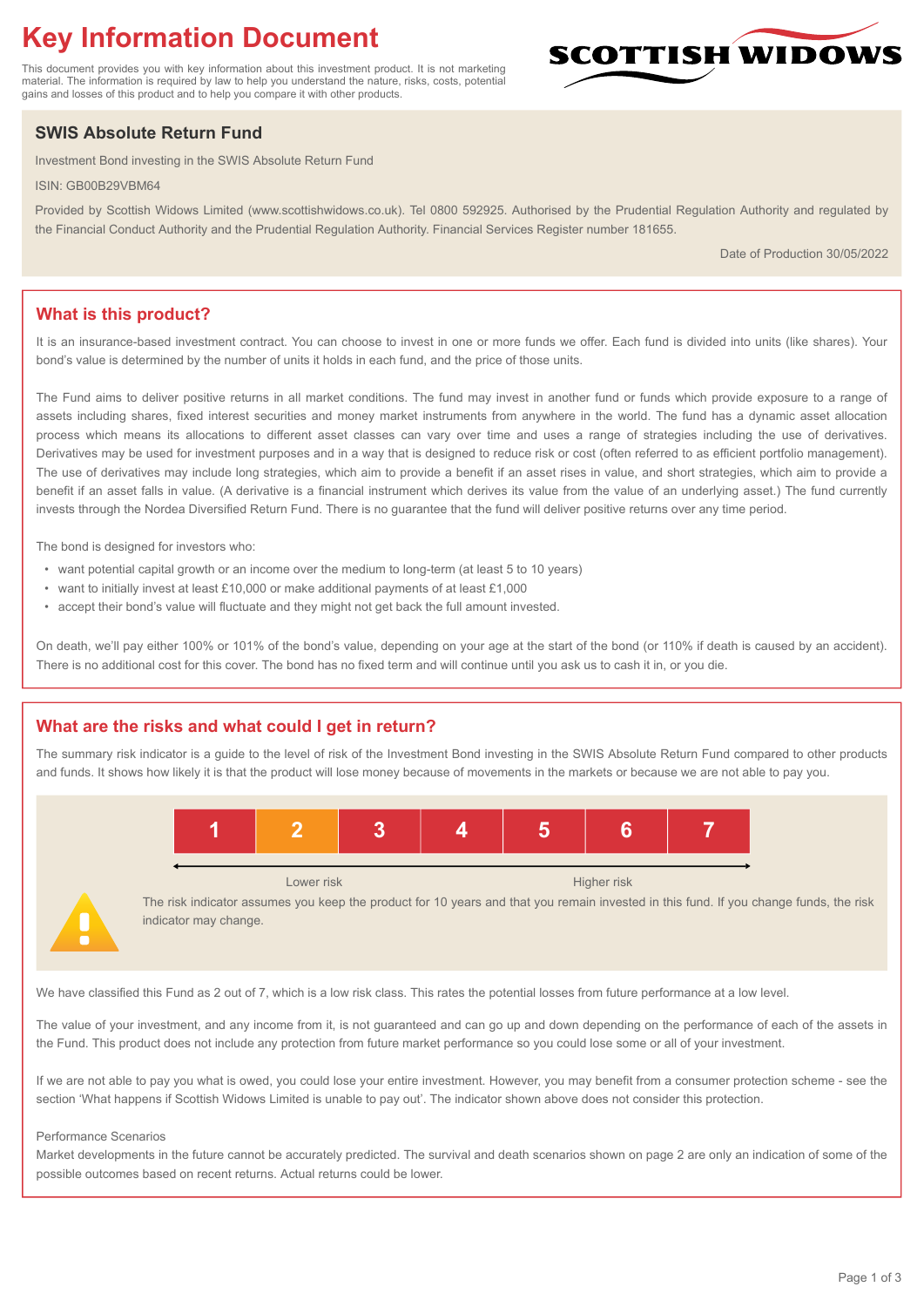

#### **What are the risks and what could I get in return? (continued)**

This table shows the money you could get back over the next 10 years, under different scenarios, assuming that you invest £10,000. The figures below assume no withdrawals are taken and do not allow for any Large Fund Bonus which may apply. The scenarios shown illustrate how your investment could perform. You can compare them with the scenarios of other products. The scenarios presented are an estimate of future performance based on evidence from the past on how the value of this investment varies, and are not an exact indicator. What you get will vary depending on how the market performs and how long you keep the investment. The stress scenario shows what you might get back in extreme market circumstances, and it does not take into account the situation where we are not able to pay you. The death scenario assumes investments perform in line with the moderate scenario.

The figures shown include all the costs of the product itself, but may not include all the costs that you pay to your adviser. The figures do not take into account your personal tax situation, which may also affect how much you get back. Before deciding to invest, you should read the Additional Information Document for more information on the risks and what you might get back. See page 2 for information on how the performance scenarios are calculated.

| <b>Investment £10,000</b> |                                                    |           |          |                                             |  |  |
|---------------------------|----------------------------------------------------|-----------|----------|---------------------------------------------|--|--|
|                           | 1 year                                             |           | 5 years  | 10 years<br>(Recommended<br>holding period) |  |  |
| <b>Survival Scenarios</b> |                                                    |           |          |                                             |  |  |
| <b>Stress scenario</b>    | £7,445<br>What you might get back after costs      |           | £8,059   | £7,352                                      |  |  |
|                           | $-25.55%$<br>Average return each year              |           | $-4.23%$ | $-3.03%$                                    |  |  |
| Unfavourable scenario     | What you might get back after costs<br>£9,410      |           | £8,549   | £7,804                                      |  |  |
|                           | Average return each year                           | $-5.90\%$ | $-3.09%$ | $-2.45%$                                    |  |  |
| Moderate scenario         | What you might get back after costs                | £9,856    | £9,483   | £9,036                                      |  |  |
|                           | Average return each year                           | $-1.44%$  | $-1.06%$ | $-1.01%$                                    |  |  |
| Favourable scenario       | What you might get back after costs                | £10,318   | £10,514  | £10,459                                     |  |  |
| Average return each year  |                                                    | 3.18%     | 1.01%    | 0.45%                                       |  |  |
| <b>Death scenarios</b>    |                                                    |           |          |                                             |  |  |
| Insured event             | What your beneficiaries might get back after costs | £9,954    | £9.577   | £9.126                                      |  |  |

#### **What happens if Scottish Widows is unable to pay out?**

Your Plan is fully covered by the Financial Services Compensation Scheme. More information about compensation arrangements is available from the Financial Services Compensation Scheme, who can be contacted on 0800 678 1100 or 0207 741 4100 or via their website at www.fscs.org.uk

#### **What are the costs?**

The Reduction in Yield (RIY) shows what impact the total costs you pay will have on the investment return you might get. The total costs take into account one-off, ongoing and incidental costs. The amounts shown here are the cumulative costs of the product itself, for three different holding periods. The monetary figures shown assume you invest £10,000 and investments perform in line with the moderate scenario. The figures are estimates and may change in the future. The person selling you or advising you about this product may charge you other costs. If so, this person will provide you with information about these costs, and show you the impact that all costs will have on your investment over time.

| Investment £10,000              |                             |                              |                            |  |  |  |
|---------------------------------|-----------------------------|------------------------------|----------------------------|--|--|--|
| <b>Scenarios</b>                | If you cash in after 1 year | If you cash in after 5 years | If you cash in at 10 years |  |  |  |
| Total costs                     | £291                        | £1,178                       | £2,127                     |  |  |  |
| Impact on return (RIY) per year | 2.96%                       | 2.56%                        | 2.51%                      |  |  |  |